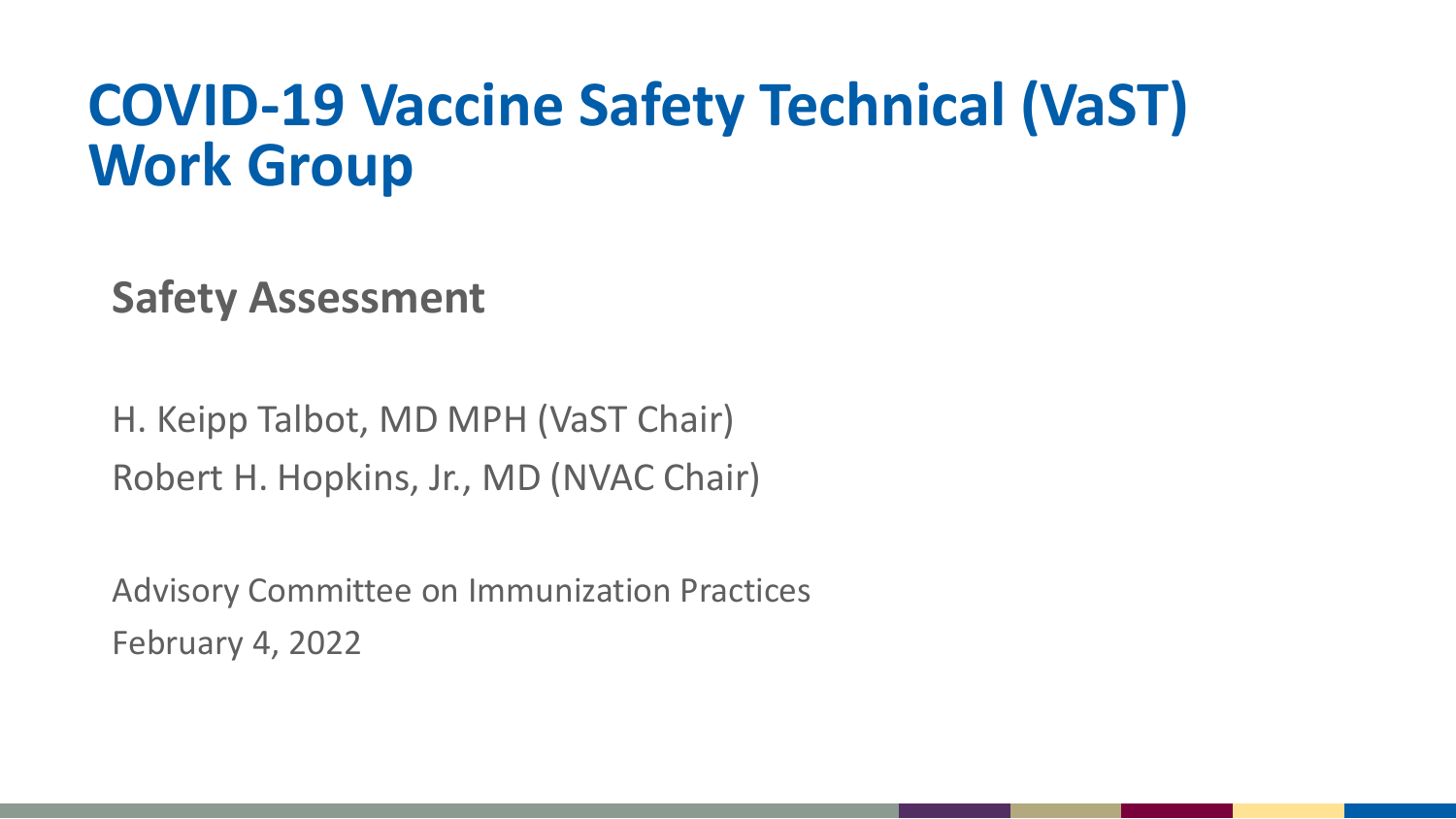# **COVID-19 Vaccine Safety Technical (VaST) Work Group**

### **Objectives**

- Review, evaluate, and interpret post-authorization/approval COVID-19 vaccination safety data
- Serve as the central hub for technical subject matter expertise from federal agencies conducting post-authorization/approval safety monitoring
- Advise on analyses, interpretation, and presentation of vaccine safety data
- **Provide updates to the ACIP COVID-19 Vaccines Work Group and the entire** ACIP on COVID-19 vaccine safety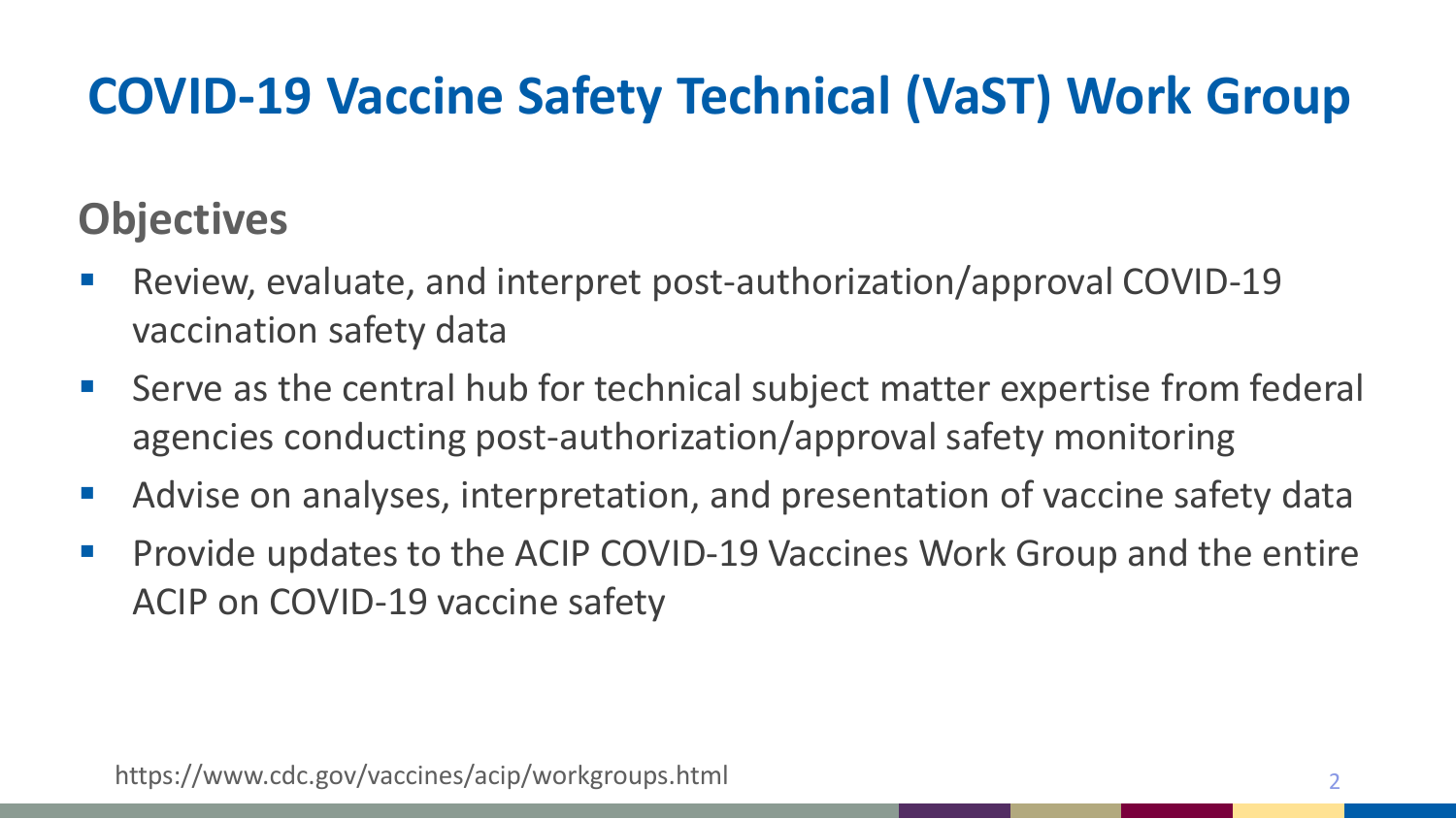# **VaST continues to review COVID-19 vaccination safety data from passive and active surveillance systems**

- U.S. safety monitoring systems including Vaccine Adverse Events Reporting System (VAERS), Vaccine Safety Datalink (VSD), FDA BEST System,<sup>1</sup> Department of Veterans Affairs (VA), Indian Health Service (IHS), Department of Defense (DoD)
- International partners, including Public Health Agency of Canada, Global Advisory Committee on Vaccine Safety
- Special evaluations, including myocarditis case follow-up studies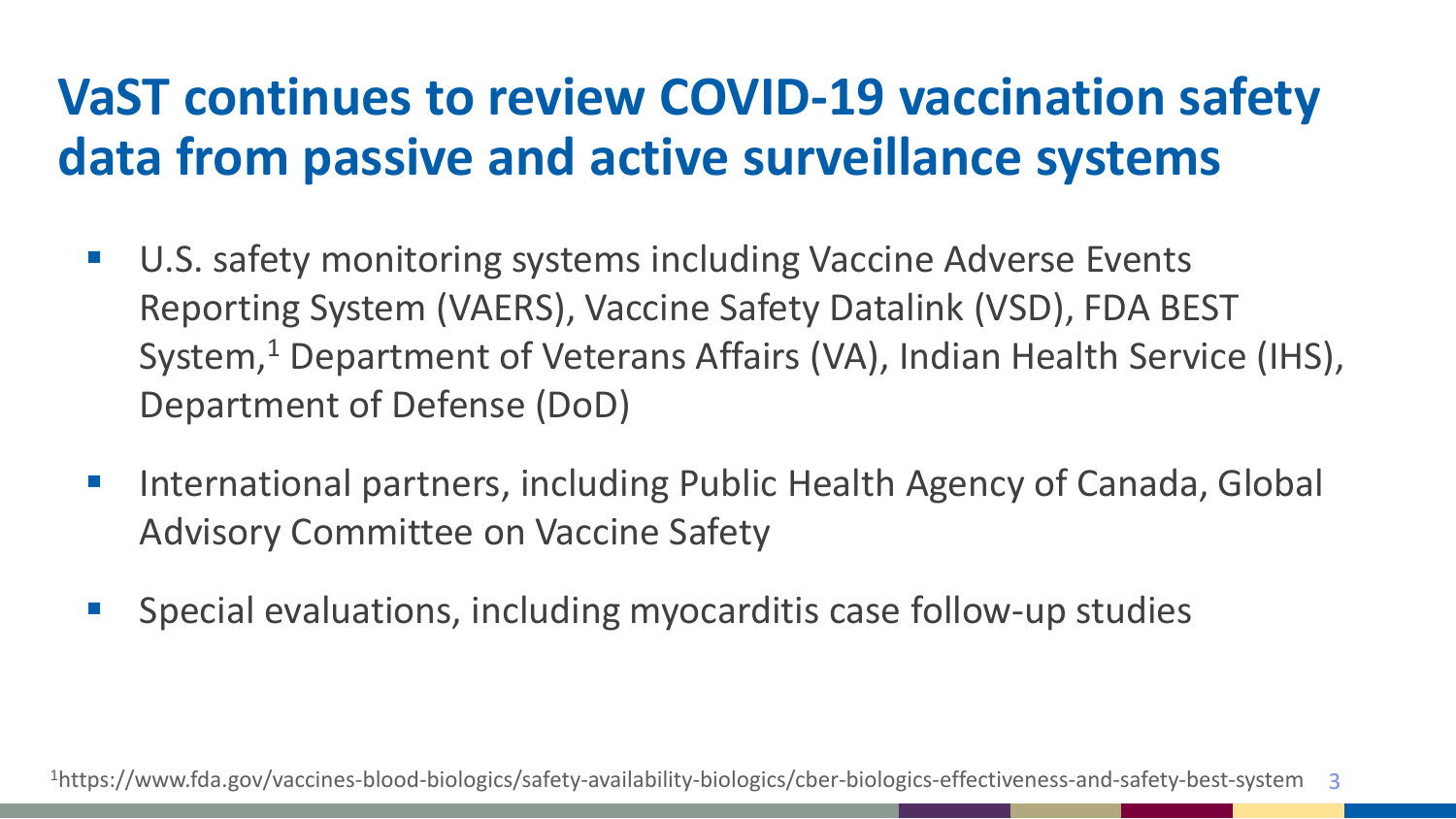## **VaST activities**

- **From December 21, 2020 through February 4, 2022** 
	- 45 independent meetings to review vaccine safety data
	- 12 joint meetings with ACIP COVID-19 Vaccines Work Group
	- 15 ACIP meeting presentations or reports with VaST assessments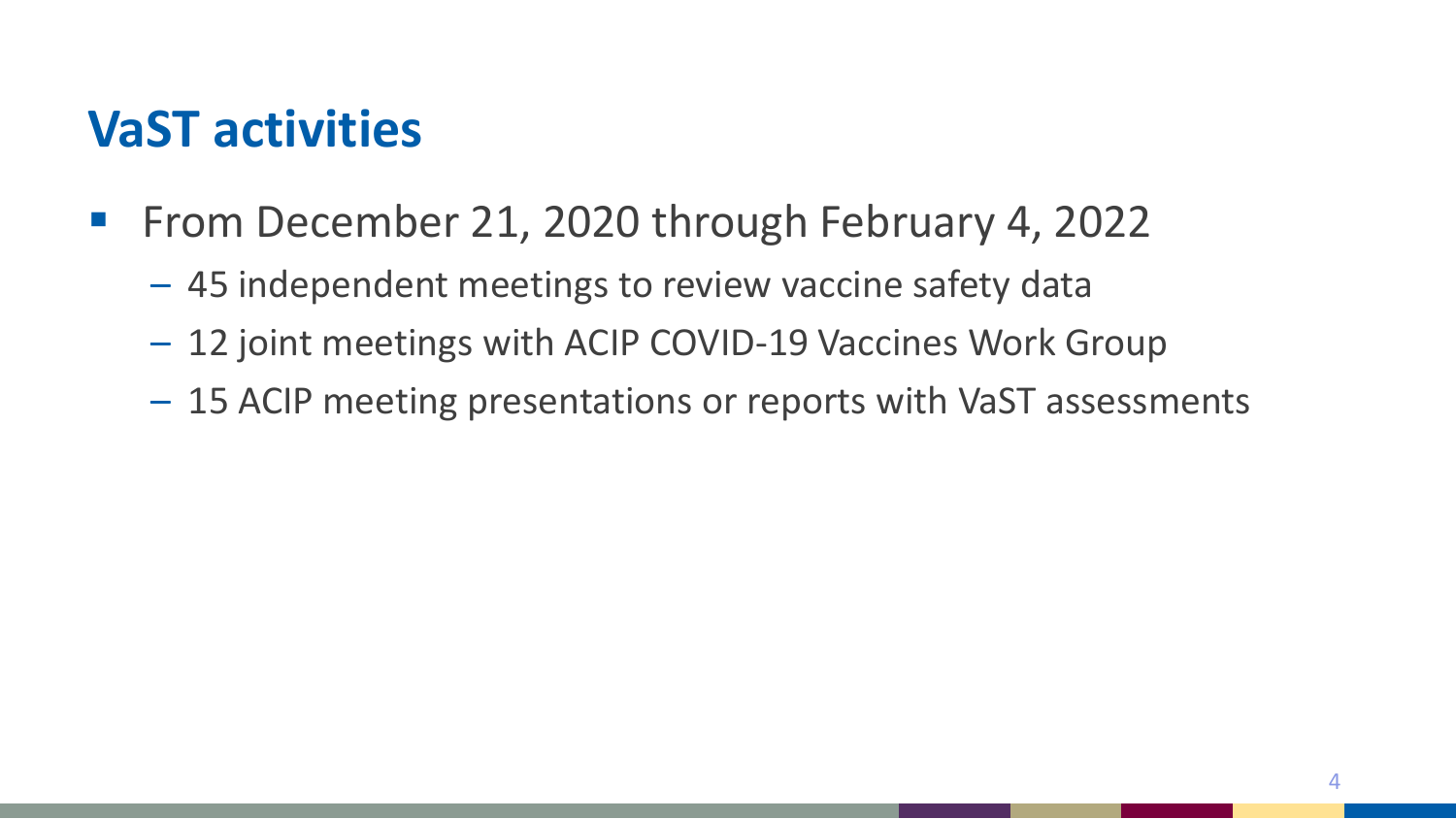# **VaST review, Moderna COVID-19 vaccine post-authorization safety data**

- VaST has continued to review data from
	- CDC safety monitoring systems\*
	- Other U.S. monitoring systems
	- International partners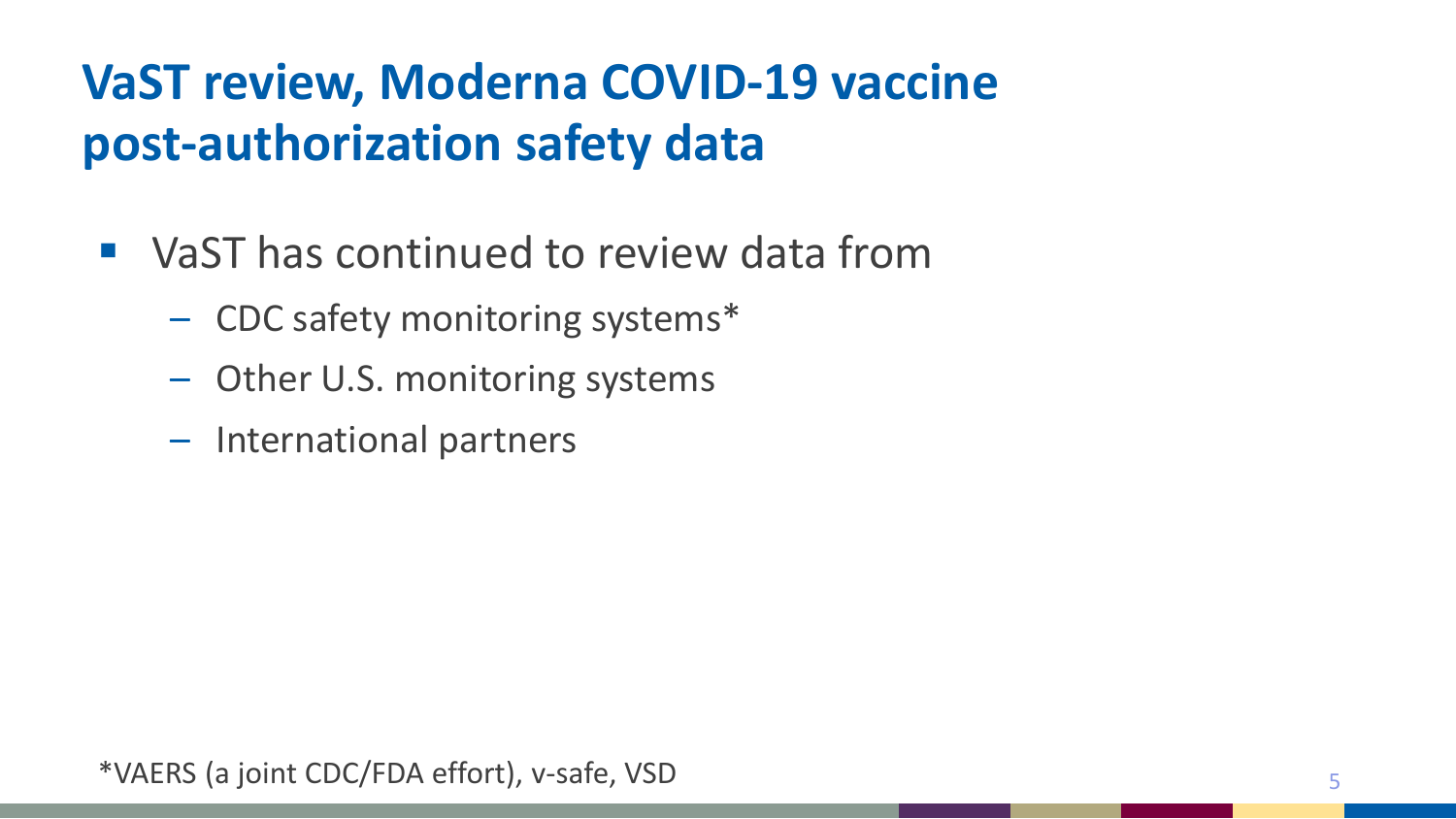# **Anaphylaxis following mRNA COVID-19 vaccination**

- Anaphylaxis following mRNA COVID-19 vaccination identified Dec 2020
- Safety data and VaST assessments presented at January & March 2021 ACIP<sup>1</sup>
- CDC and FDA recommended risk mitigation strategies, including:
	- Screening for risk prior to vaccination
	- Monitoring for symptoms post-vaccination
	- Early recognition and management of anaphylaxis on-site
	- Provider and patient education by CDC and partners
- Anaphylaxis following vaccination reviewed again August 2021 for Pfizer BLA2
- No substantial change in benefit-risk balance with risk mitigation strategies

<sup>1</sup>https://www.cdc.gov/vaccines/acip/meetings/slides-2021-1-27-21.html; https://www.cdc.gov/vaccines/acip/meetings/slides-2021-02-28-03-01.html<br><sup>2</sup>https://www.cdc.gov/vaccines/acip/meetings/downloads/slides-2021-08-30/05-C 2https://www.cdc.gov/vaccines/acip/meetings/downloads/slides-2021-08-30/05-COVID-Lee-508.pdf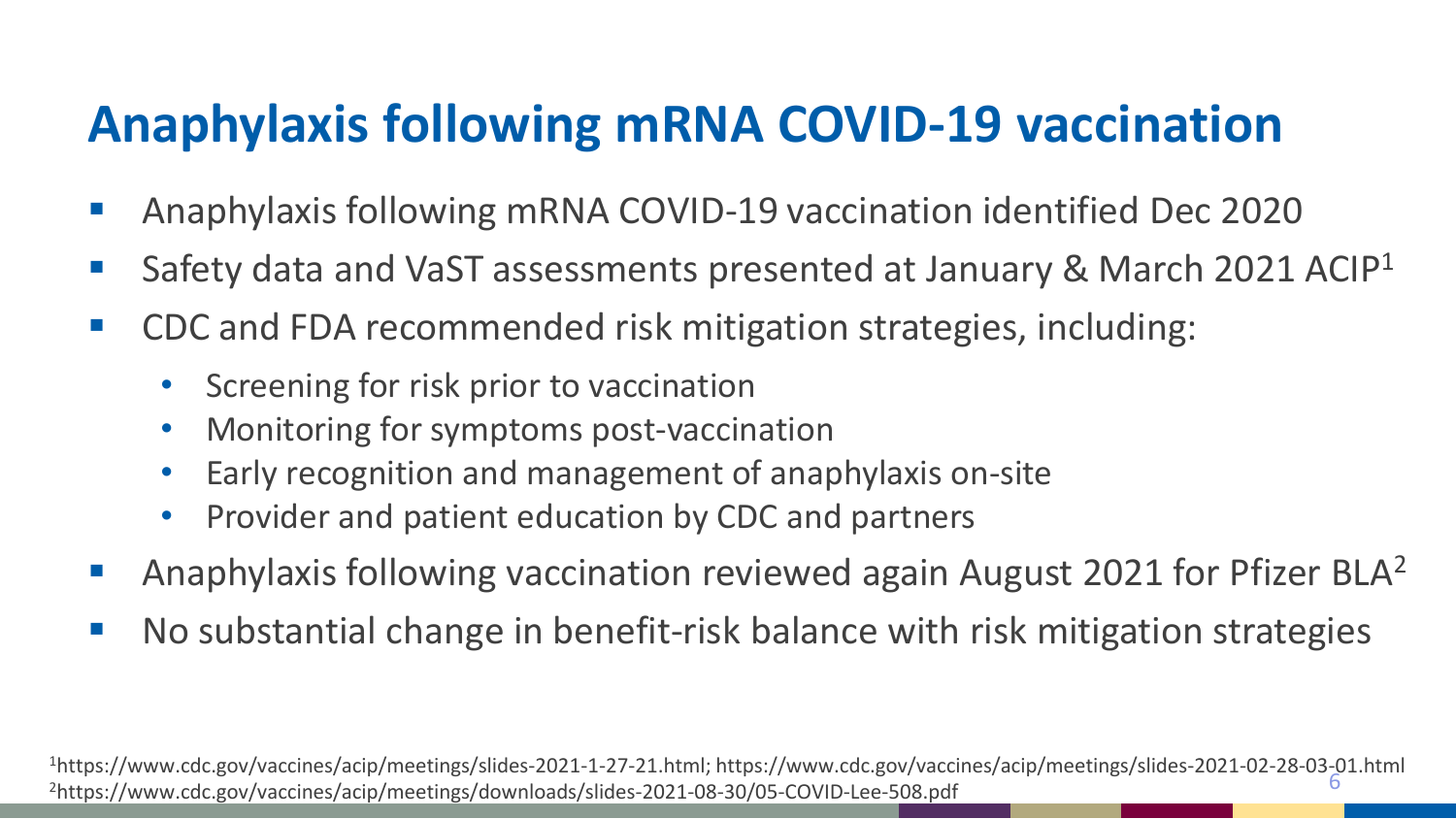# **Myocarditis following mRNA COVID-19 vaccination**

- **Myocarditis following mRNA COVID-19 vaccination identified in May 2021**<sup>1</sup>
- CDC issued clinical guidance for myocarditis/pericarditis following mRNA vaccines, May 2021
- Data presented at the Vaccines and Related Biologics Products Advisory Committee (VRBPAC), June 10
- Data and VaST assessment presented at ACIP meeting on June 23<sup>2</sup> and MMWR published
- EUA fact sheets revised with warning added, June 25
- FDA approval of Pfizer BioNTech COVID-19 vaccine on August 23, 2021
	- Information on myocarditis/pericarditis in package insert<sup>3</sup>
- FDA approval of Moderna COVID-19 vaccine on January 31, 2022
	- Information on myocarditis/pericarditis in package insert<sup>4</sup>

1https://www.cdc.gov/vaccines/acip/work-groups-vast/index.html; 2https://www.cdc.gov/vaccines/acip/meetings/slides-2021-06.htm; 3https://www.fda.gov/media/151707/download; 4 https://www.fda.gov/media/155675/download

7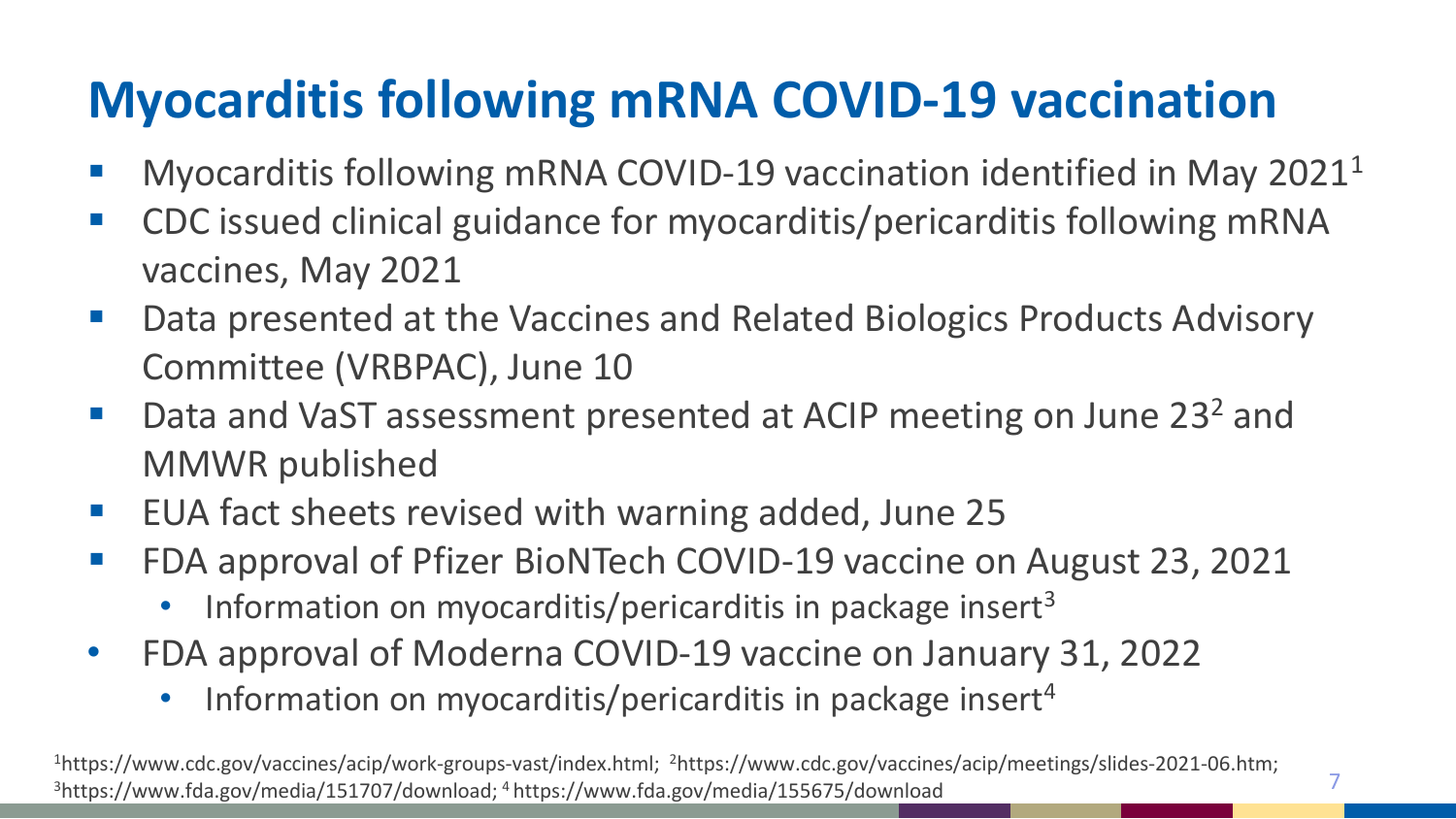### **VAERS: Reporting rates (per 1 million doses administered) of myocarditis, days 0–7 after Moderna mRNA COVID-19 vaccination**

 Reporting rates exceed background incidence

Males

- After dose 1: 18–39 years
- After dose 2: 18–49 years

#### Females

– After dose 2: 18–29 years

|                        | <b>Males</b> |        | <b>Females</b> |        |
|------------------------|--------------|--------|----------------|--------|
| <b>Ages</b><br>(years) | Dose 1       | Dose 2 | Dose 1         | Dose 2 |
| 18-24                  | 5.8          | 40.0   | 0.5            | 5.5    |
| $25 - 29$              | 2.9          | 18.3   | 0.3            | 5.8    |
| 30-39                  | 3.3          | 8.4    | 0.6            | 0.6    |
| 40-49                  | 0.5          | 3.5    | 0.8            | 1.6    |
| 50-64                  | 0.7          | 0.9    | 0.8            | 0.4    |
| $65+$                  | 0.2          | 0.6    | 0.1            | 0.5    |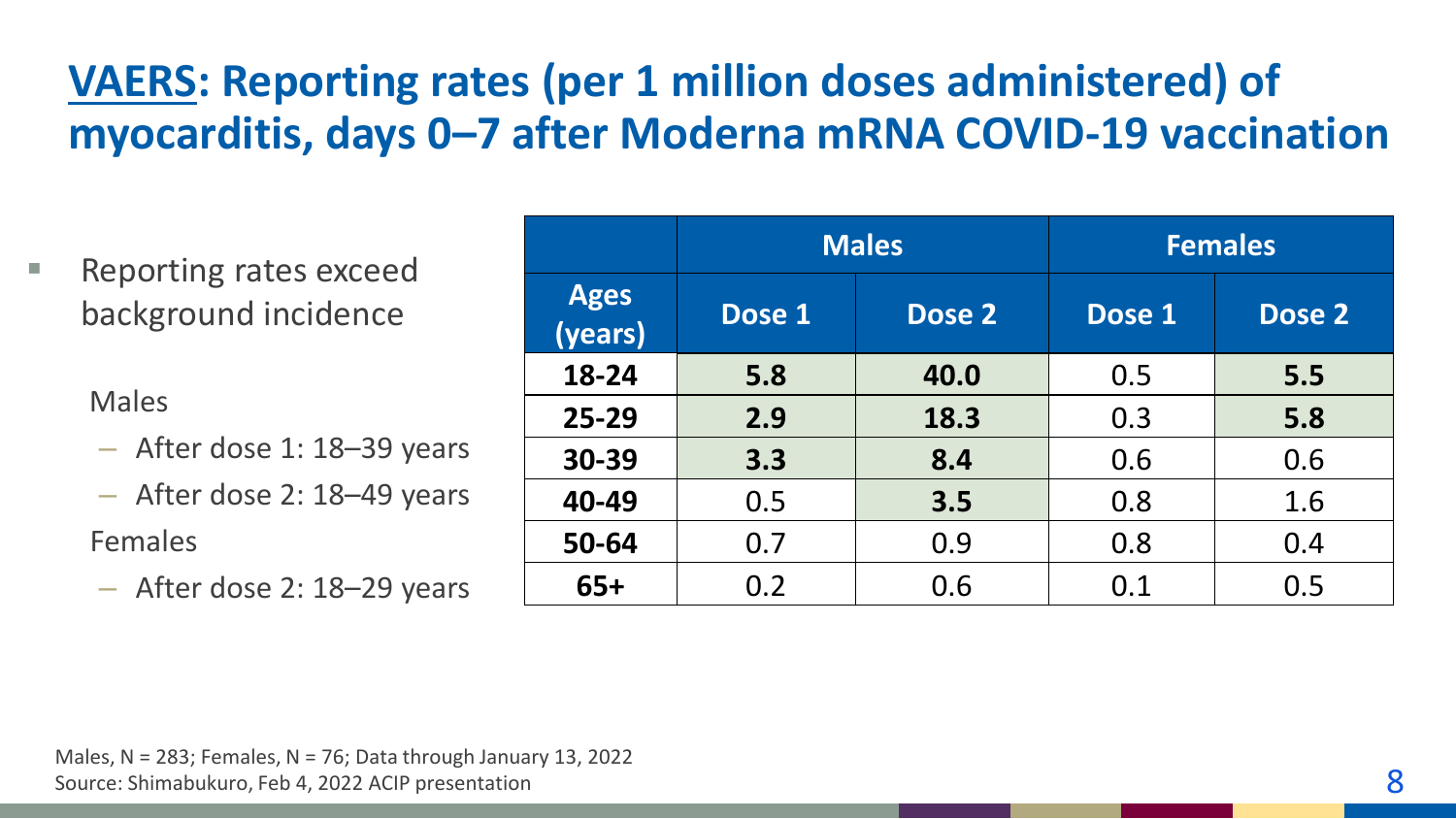### **VSD: Confirmed myocarditis/pericarditis in 0–7-day risk interval among 18–39-year-olds compared with events in vaccinated comparators, Moderna vaccination**

| <b>Moderna</b><br><b>COVID-19</b><br>vaccine | <b>Adjusted</b><br>rate ratio <sup>1</sup><br>(95% CI) | 2-sided<br><b>P-value</b> | <b>Excess cases in</b><br>risk interval<br>(per million doses) |
|----------------------------------------------|--------------------------------------------------------|---------------------------|----------------------------------------------------------------|
| <b>Both doses</b>                            | $9.18(4.12 - 22.89)$                                   | < 0.001                   | 18.8                                                           |
| Dose 1                                       | $3.46(1.12 - 11.07)$                                   | 0.031                     | 6.9                                                            |
| Dose 2                                       | $18.75(6.73 - 64.94)$                                  | < 0.001                   | 31.2                                                           |
| Dose 2 males                                 | $16.96(6.02 - 59.17)$                                  | < 0.001                   | 61.8                                                           |
| <b>Dose 2 females</b>                        | $NE^2$ (0.93 – $\infty$ )                              | 0.056                     | 6.2                                                            |

<sup>1</sup>Adjusted for VSD site, 5-year age group, sex, race/ethnicity, and calendar date

 $2NE = not$  estimable

Source: Shimabukuro, Feb 4, 2022 ACIP presentation; data through Jan 15, 2022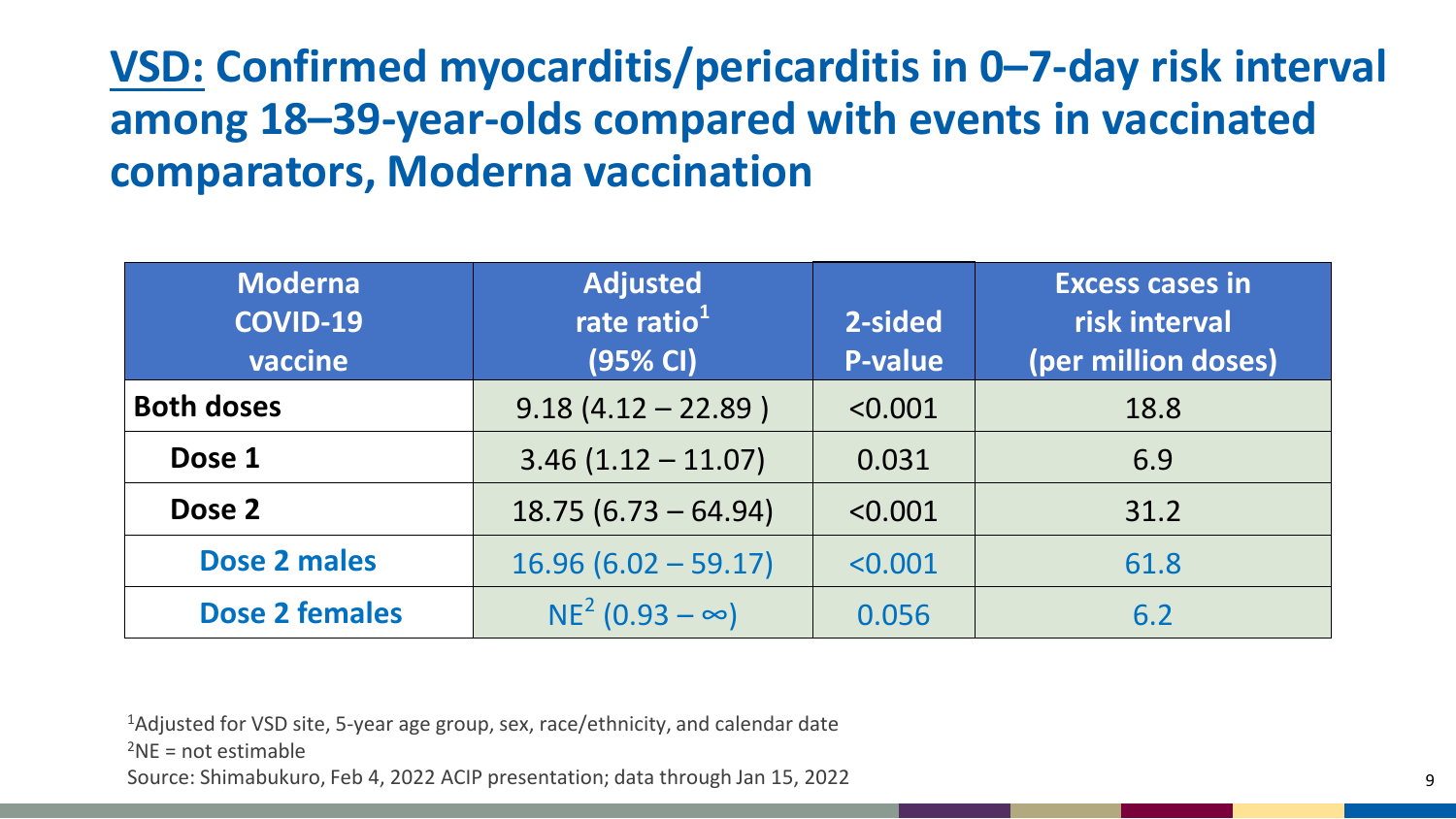### **Myocarditis outcomes following mRNA COVID-19 vaccination**

- **NAERS** 
	- 359 reports meeting case definition among individuals ≥18 years in 0–7 days post-vaccination
	- 94% hospitalized
	- 69% recovered from symptoms at time of VAERS report
- **F** Follow-up surveys of myocarditis cases in VAERS
	- 360 patients interviewed with ≥ 90 days of follow-up
	- 92% hospitalized
	- 380 providers contacted, 81% indicated patient fully or probably fully recovered
- **VICED** (following Moderna vaccination)
	- 38 chart confirmed cases among individuals aged 18-39 years
	- 79% hospitalized; 75% for 2 days or less
	- 100% discharged to home

Sources: Shimabukuro, Feb 4, 2022 ACIP presentation; Kracalik, Feb 4, 2022 ACIP presentation; Klein, Feb 4, 2022 ACIP presentation 10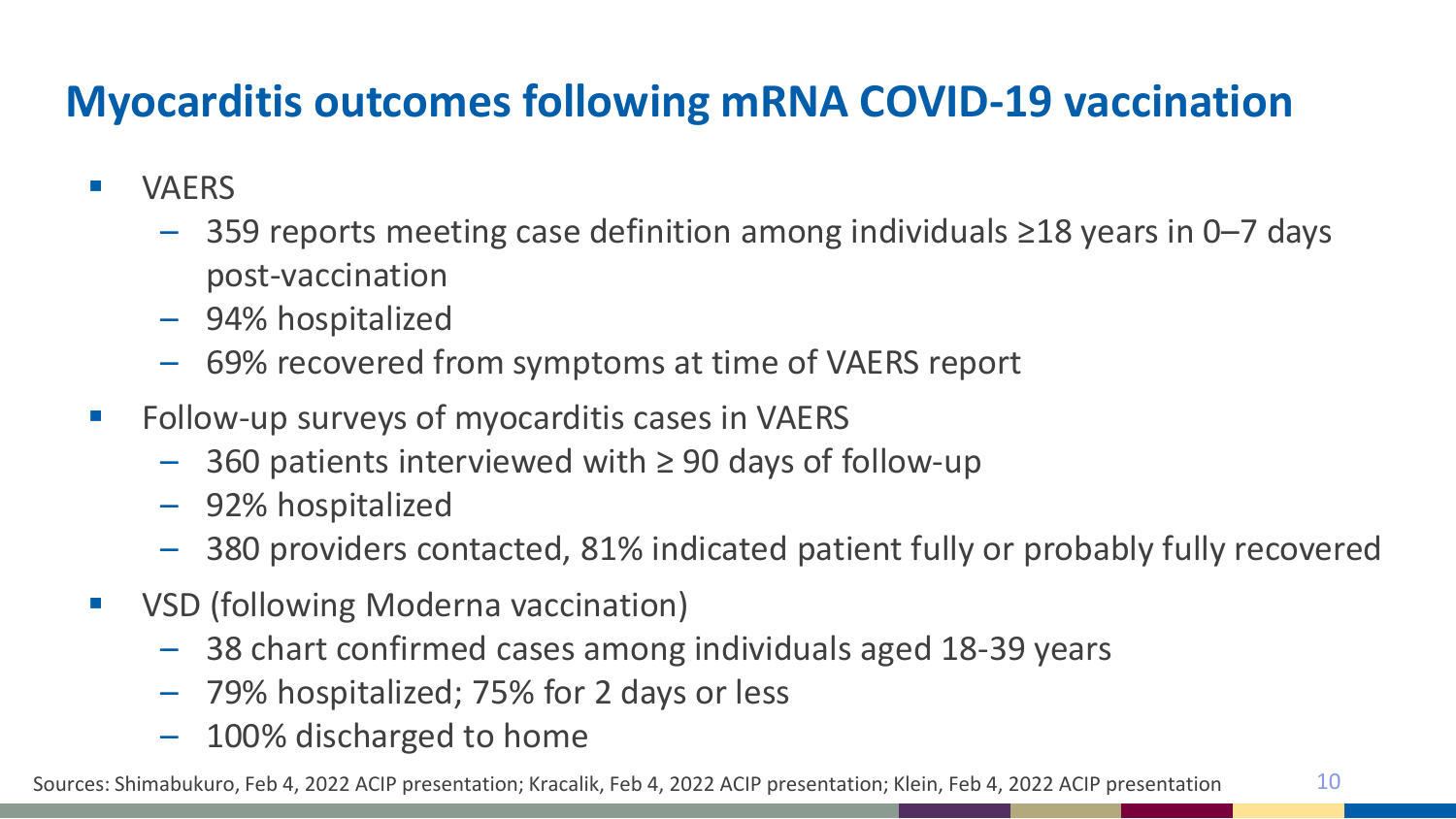## **VaST Assessment**

- Data available to date show association of myocarditis with Moderna mRNA COVID-19 vaccination in adolescents and young adults
- Risk is low overall, but highest in adolescent and young adult males, following dose 2
- Data continue to show that most cases of post-COVID-19 vaccination myocarditis appear clinically mild
- **More data are being accumulated and analyzed to further define** myocarditis clinical course and risk
- At the present time, data do not suggest new safety concerns regarding Moderna vaccination among persons aged 18 years or older, beyond those previously identified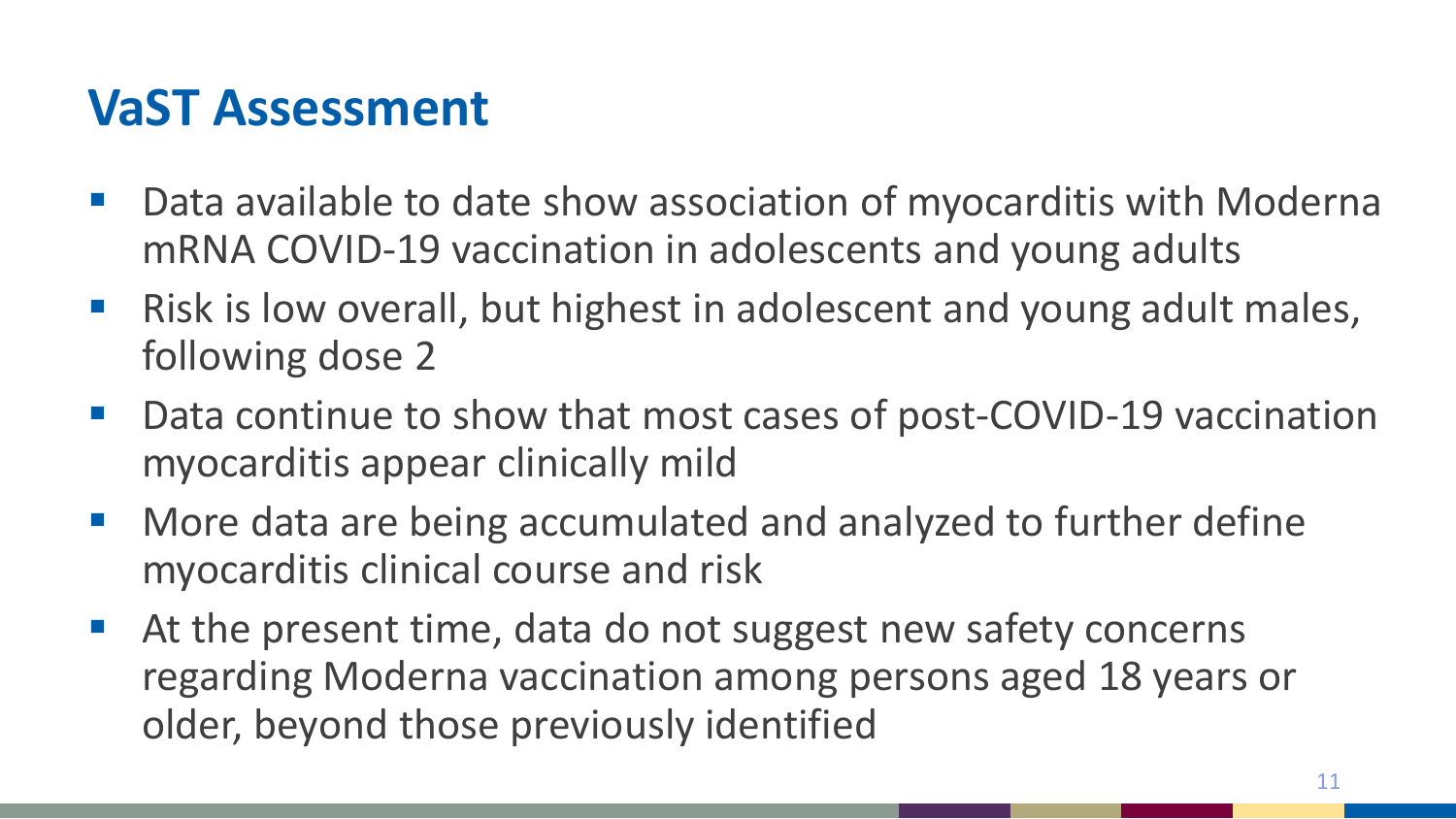# **VaST Next Steps**

- **E** Continue to review data on myocarditis from national safety monitoring systems and manufacturer post-marketing requirements
- **Continue to review real-time monitoring of vaccine safety as** vaccination efforts expand to younger age groups, boosters doses, and new vaccines
- Collaboration across U.S. federal agencies evaluating vaccine safety
- Collaboration with global vaccine safety colleagues on key issues that impact benefit-risk balance
- **E** Continue to provide updates to the ACIP COVID-19 Vaccines Workgroup and the ACIP at future meetings